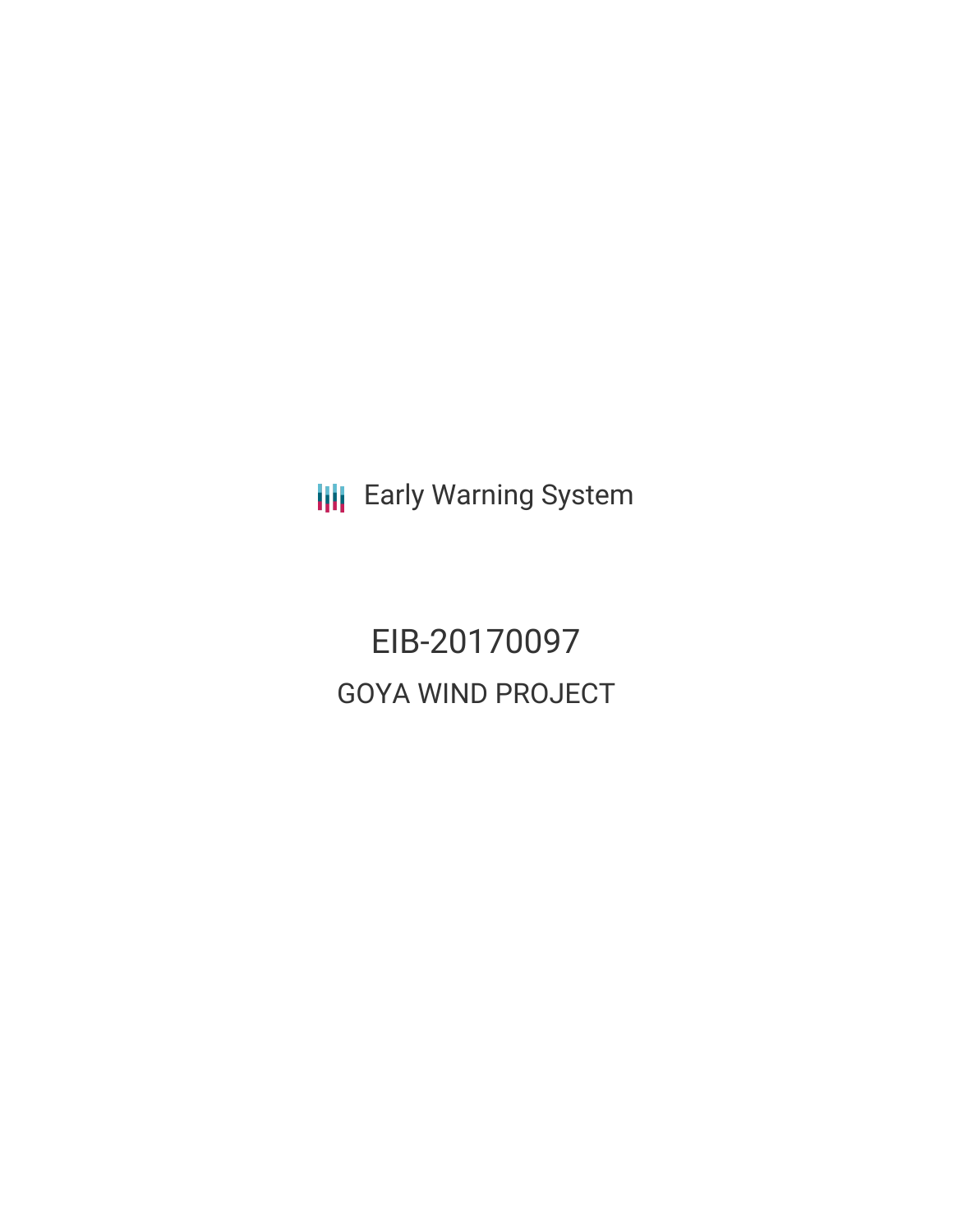| <b>Countries</b>               | Spain                          |
|--------------------------------|--------------------------------|
| <b>Specific Location</b>       | Aragon                         |
| <b>Financial Institutions</b>  | European Investment Bank (EIB) |
| <b>Status</b>                  | Proposed                       |
| <b>Bank Risk Rating</b>        | U                              |
| <b>Borrower</b>                | ACCEPTABLE CORPORATE(S)        |
| <b>Sectors</b>                 | <b>Construction, Energy</b>    |
| <b>Investment Type(s)</b>      | Loan                           |
| <b>Investment Amount (USD)</b> | \$194.36 million               |
| <b>Project Cost (USD)</b>      | \$351.03 million               |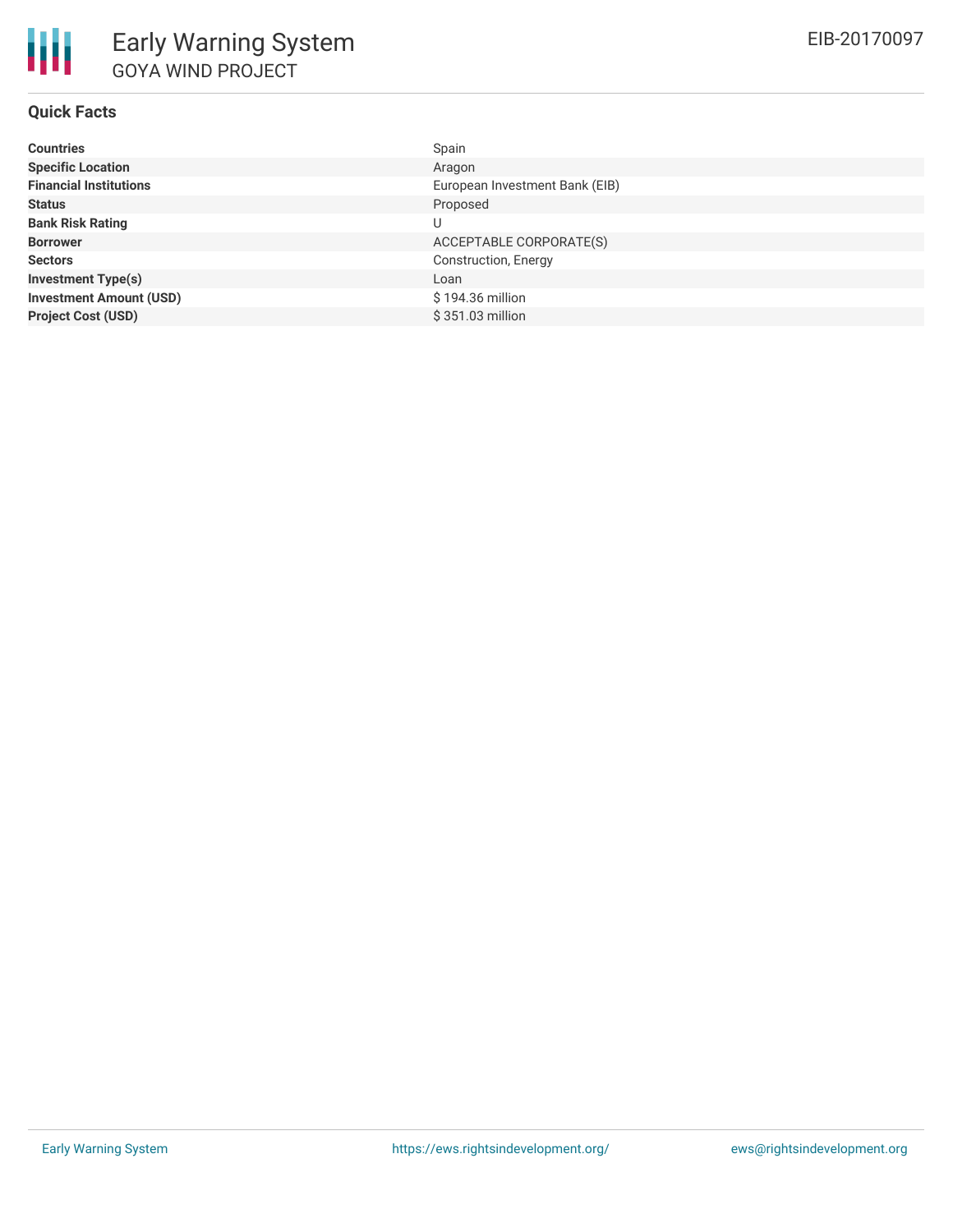

# **Project Description**

This project finances the construction and operation of several onshore wind farms in the region of Aragon, Spain.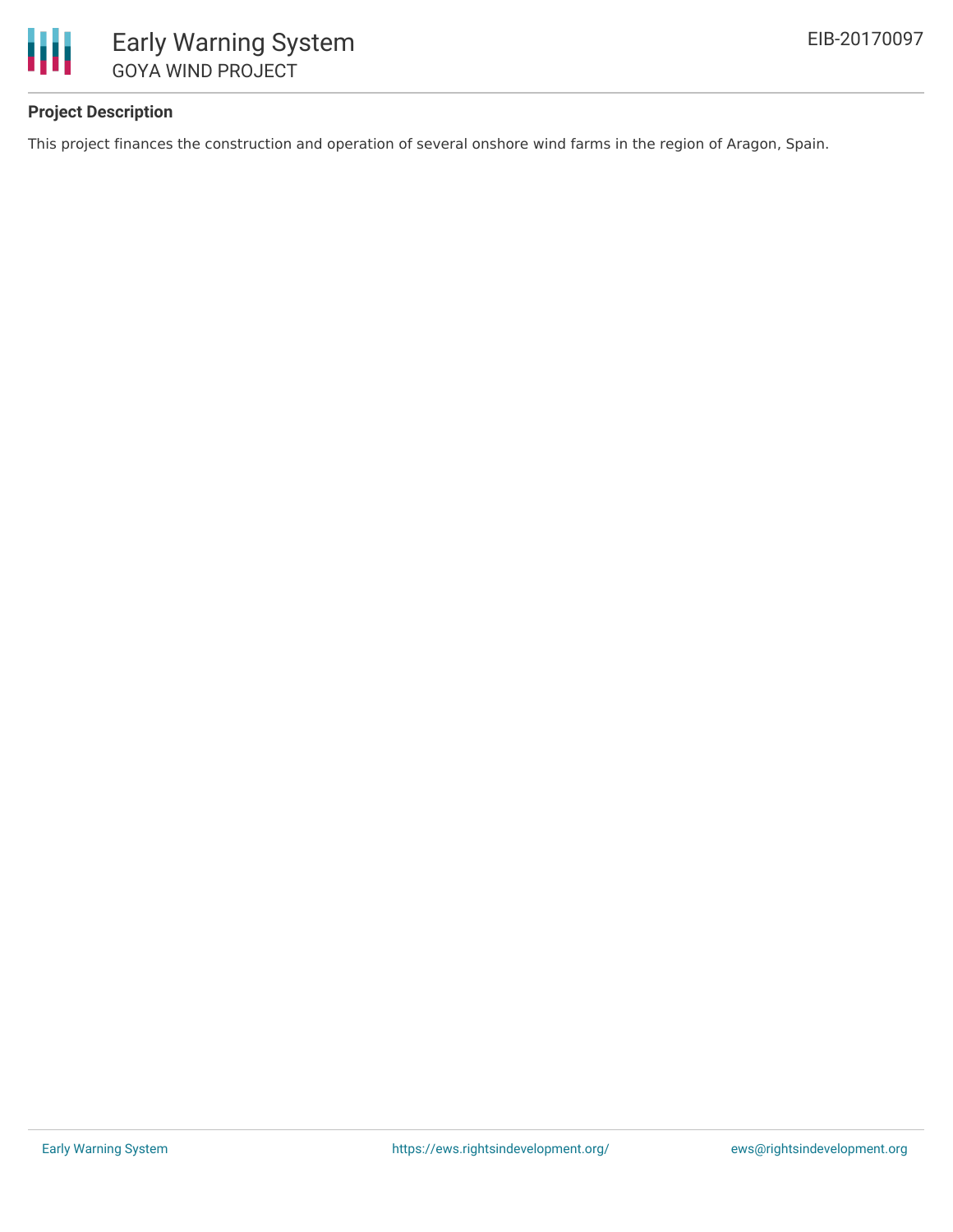### **Investment Description**

European Investment Bank (EIB)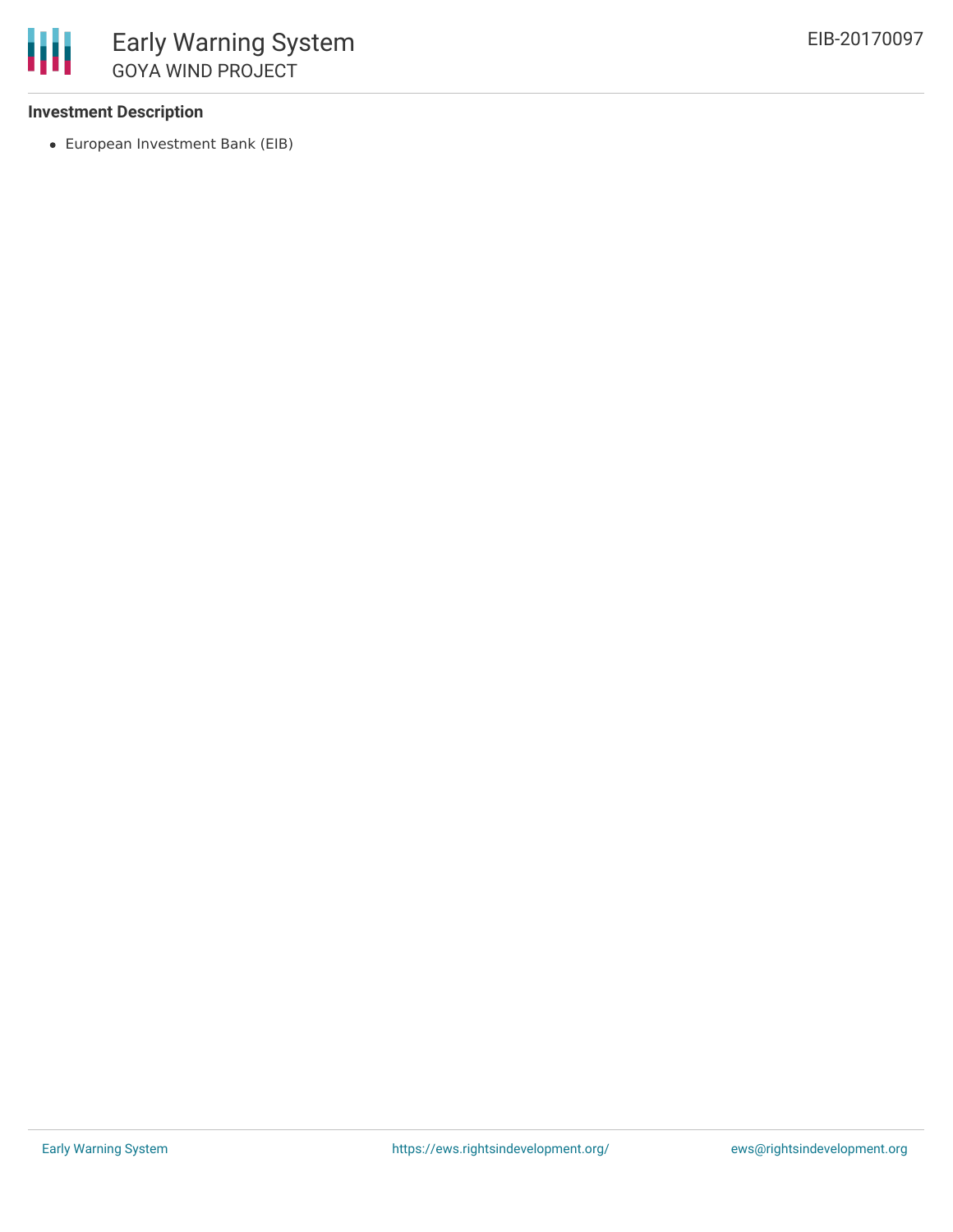# **Contact Information**

\*No contacts available at time of disclosure\*

#### ACCOUNTABILITY MECHANISM OF EIB

The EIB Complaints Mechanism is designed to facilitate and handle complaints against the EIB by individuals, organizations or corporations affected by EIB activities. When exercising the right to lodge a complaint against the EIB, any member of the public has access to a two-tier procedure, one internal - the Complaints Mechanism Office - and one external - the European Ombudsman. A complaint can be lodged via a written communication addressed to the Secretary General of the EIB, via email to the dedicated email address complaints@eib.org, by completing the online complaint form available at the following address: http://www.eib.org/complaints/form, via fax or delivered directly to the EIB Complaints Mechanism Division, any EIB local representation office or any EIB staff. For further details, check:

http://www.eib.org/attachments/strategies/complaints\_mechanism\_policy\_en.pdf

When dissatisfied with a complaint to the EIB Complaints Mechanism, citizens can then turn towards the European Ombudsman. A memorandum of Understanding has been signed between the EIB and the European Ombudsman establishes that citizens (even outside of the EU if the Ombudsman finds their complaint justified) can turn towards the Ombudsman on issues related to 'maladministration' by the EIB. Note that before going to the Ombudsman, an attempt must be made to resolve the case by contacting the EIB. In addition, the complaint must be made within two years of the date when the facts on which your complaint is based became known to you. You can write to the Ombudsman in any of the languages of the European Union. Additional details, including filing requirements and complaint forms, are available at: http://www.ombudsman.europa.eu/atyourservice/interactiveguide.faces